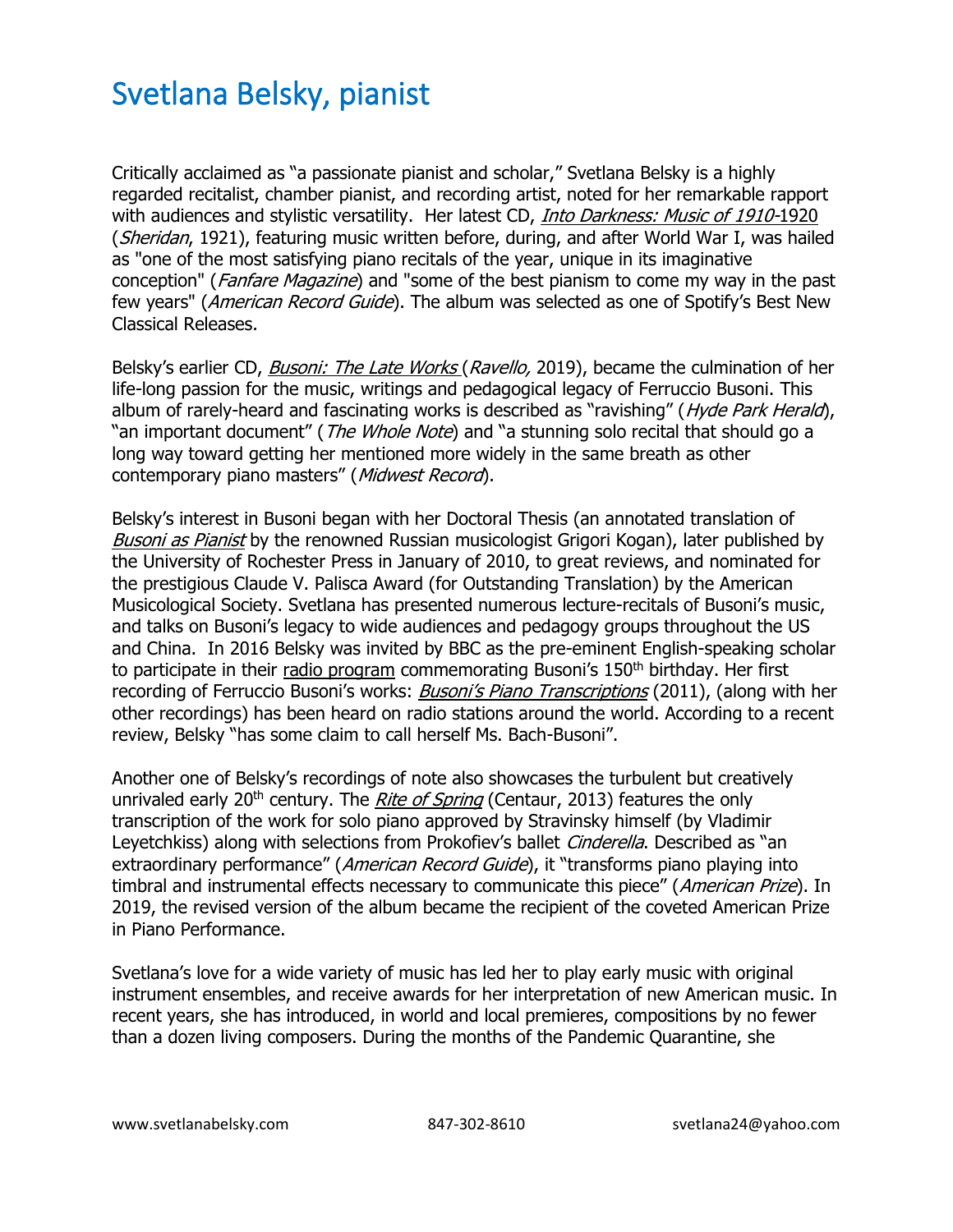## Svetlana Belsky, pianist

recorded [Lux Internum](https://www.svetlanabelsky.com/luxinternumcd), a group of Nocturnes by Polish-American composer Al Kryszak along with those of Ignaz Paderewski and Maria Szymanowska.

Dr. Belsky has toured internationally in the Ukraine, Russia, Poland, Italy, Canada, China, Taiwan and Hong Kong, and throughout the United States. Her performance credits include Carnegie Recital Hall, Kiev Philharmonic Hall, Dame Myra Hess Series, Music in the Loft, Chicago's Cultural Center and Harris Theater, countless university concert series, live recitals on Chicago's WFMT and New York's WQXR, and guest appearances with the University of Chicago Symphony, Southern Illinois Symphony, Chicago Chamber Orchestra, Tutti Chamber Orchestra, North Shore Chamber Orchestra and the Lake County Symphony Orchestra.

In commemoration of Women's History Month 2019, Dr. Belsky was awarded the Outstanding Woman Award for Excellence in Music and Theater Arts from the Clerk of Cook County District Court.

Svetlana is an active and enthusiastic chamber musician. Her 2019 release of *Myth and* [Romance](https://www.svetlanabelsky.com/myth-and-romance-cd) CD, featuring works by Polish composers, recorded with distinguished violinist Marta Szlubowska, has received plaudits for outstanding artistry, creativity and virtuoso technique by the duo.

Together with Elena Doubovitskaya, Svetlana Belsky is half of the [EStrella Piano Duo,](https://www.svetlanabelsky.com/estrella-duo) which is about to celebrate its  $10<sup>th</sup>$  anniversary. The duo has performed all over the United States, China and Canada, received prizes from the Global Awards Competition and the American Prize Competition, fantastic reviews for its performances and recordings, and, most recently, became the recipient of the 2022 Grant from the Musicians Club of Women to record a new album of works for piano 4-hands by Women Composers of the Romantic Era.

A dedicated educator, Dr. Belsky enjoys imparting her passion for music and her broad pianistic experience to students. Dr. Belsky's has served as the Director of the Piano Program at the University of Chicago for fifteen years, teaching students from four continents, guiding numerous students to victories in competitions for professionals and amateurs alike. She has served as Guest Artist Faculty in Russia (Musical Bridges Festival, 2010), China (Beijing Conservatory High School for the Arts, 2011 and Peking University, 2016), and Italy (Terre d'Arezzo Piano Festival, 2018 and Piano Sicily International Festival, 2020). Currently Belsky is the Artistic Director of the Belsky Piano Studio.

Every year Svetlana presents pedagogy lectures on various subjects, from teaching the works of J. S. Bach to Busoni's legacy to preparing students for competitions. Many of these lectures, as well as masterclasses, are [available in video format](https://www.svetlanabelsky.com/lectures) and are viewed and commented on around the English-speaking world.